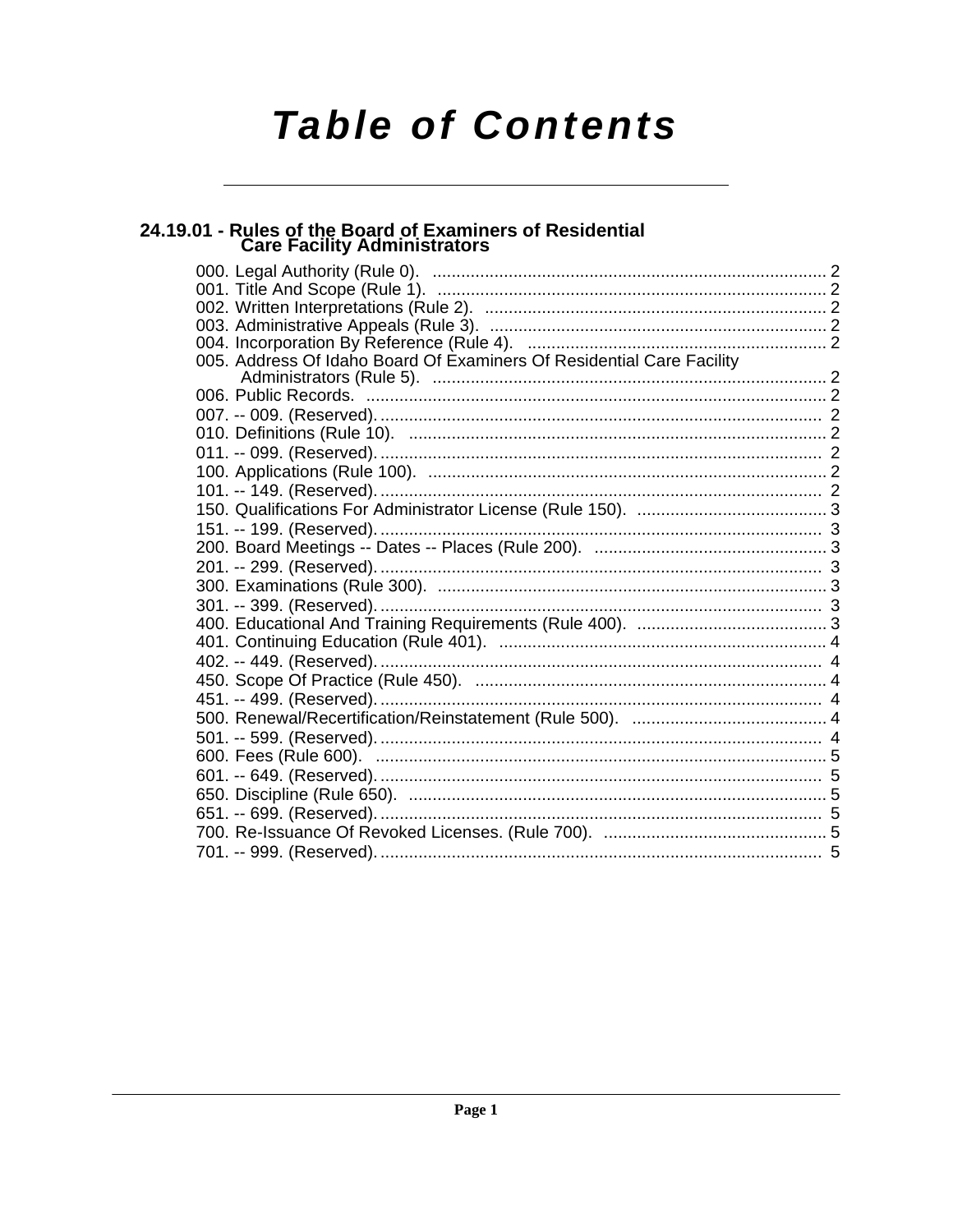#### **IDAPA 24 TITLE 19 CHAPTER 01**

# **24.19.01 - RULES OF THE BOARD OF EXAMINERS OF RESIDENTIAL CARE FACILITY ADMINISTRATORS**

#### <span id="page-1-1"></span><span id="page-1-0"></span>**000. LEGAL AUTHORITY (RULE 0).**

These rules are hereby prescribed and established pursuant to the authority vested in the Board of Examiners of Residential Care Facility Administrators by the provisions of Section 54-4205, Idaho Code. (7-1-93) Residential Care Facility Administrators by the provisions of Section 54-4205, Idaho Code.

#### <span id="page-1-2"></span>**001. TITLE AND SCOPE (RULE 1).**

These rules shall be cited as IDAPA 24.19.01, "Rules of the Board of Examiners of Residential Care Facility Administrators." (7-1-93) Administrators."

#### <span id="page-1-3"></span>**002. WRITTEN INTERPRETATIONS (RULE 2).**

The Board may have written statements that pertain to the interpretation of the rules of this chapter. Such interpretations, if any, are available for public inspection and copying at cost in the main office of the Bureau of Occupational Licenses. (3-15-02)

#### <span id="page-1-4"></span>**003. ADMINISTRATIVE APPEALS (RULE 3).**

Administrative appeals shall be governed by the Administrative Procedure Act, Title 67, Chapter 52, Idaho Code.

(3-15-02)

#### <span id="page-1-5"></span>**004. INCORPORATION BY REFERENCE (RULE 4).**

The document titled "ACHCA Code of Ethics," published by the American College of Health Care Administrators (ACHCA) as referenced in Section 650, is herein incorporated by reference and is available from the Board's office and on the Board web site. (3-20-04)

#### <span id="page-1-6"></span>**005. ADDRESS OF IDAHO BOARD OF EXAMINERS OF RESIDENTIAL CARE FACILITY ADMINISTRATORS (RULE 5).**

[The office of the Board of Examiners of Residential Care Facility Administrators is located within the Bureau of](mailto:rca@ibol.idaho.gov) Occupational Licenses, Owyhee Plaza, 1109 Main Street, Suite 220, Boise, Idaho 83702-5642. The phone number of the Board is (208) 334-3233. The Board's FAX number is (208) 334-3945. The Board's e-mail address is [rca@ibol.idaho.gov. The Board's official web site is at](mailto:rca@ibol.idaho.gov) [http://www.ibol.idaho.gov/rca.htm. \(3-30-06\)](http://www.ibol.idaho.gov/rca.htm)

#### <span id="page-1-7"></span>**006. PUBLIC RECORDS.**

The records associated with the Board of Examiners of Residential Care Facility Administrators are subject to the provisions of the Idaho Public Records Act, Title 9, Chapter 3, Idaho Code. (3-15-02) provisions of the Idaho Public Records Act, Title 9, Chapter 3, Idaho Code.

#### <span id="page-1-8"></span>**007. -- 009. (RESERVED).**

#### <span id="page-1-14"></span><span id="page-1-9"></span>**010. DEFINITIONS (RULE 10).**

**01. Board**. The Board of Examiners of Residential Care Facility Administrators as prescribed in Section 54-4202, Idaho Code. (7-1-93)

**02.** Bureau. The Bureau of Occupational Licenses as prescribed in Sections 54-4204 and 67-2602, Idaho Code. (3-15-02) Idaho Code. (3-15-02)

#### <span id="page-1-10"></span>**011. -- 099. (RESERVED).**

#### <span id="page-1-13"></span><span id="page-1-11"></span>**100. APPLICATIONS (RULE 100).**

Applications will be on forms approved by the Board. No application will be considered for any action unless accompanied by the appropriate fees and until the required supporting documentation is received by the Bureau.

(3-15-02)

#### <span id="page-1-12"></span>**101. -- 149. (RESERVED).**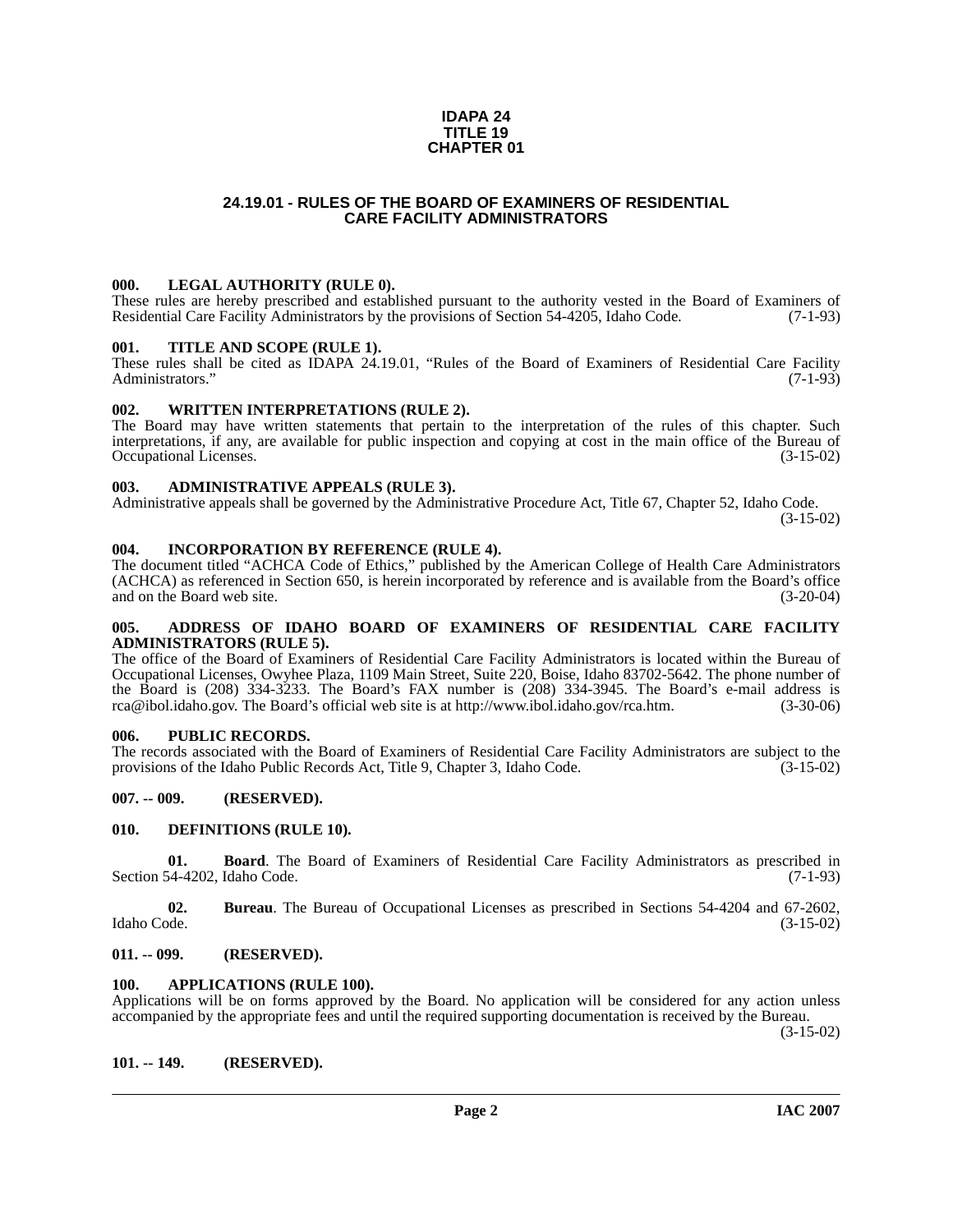#### <span id="page-2-17"></span><span id="page-2-0"></span>**150. QUALIFICATIONS FOR ADMINISTRATOR LICENSE (RULE 150).**

Each applicant for an administrator's license and each licensed administrator, as requested by the Board, shall submit proof, along with their application, that said individual meets the following qualifications for the issuance of a license or permit, or the retention or renewal of a license: (4-6-05)

**01. Good Moral Character**. The applicant shall cause to be submitted a criminal background check by an entity approved by the Board establishing that the applicant has not been convicted, pled guilty or nolo contendere or received a withheld judgment for a felony or any crime involving dishonesty or the health or safety of a person. (3-30-06)

# <span id="page-2-1"></span>**151. -- 199. (RESERVED).**

# <span id="page-2-11"></span><span id="page-2-2"></span>**200. BOARD MEETINGS -- DATES -- PLACES (RULE 200).**

<span id="page-2-10"></span>**01. Board Meeting Dates**. The Board shall meet at least semi-annually at such time and place as shall be determined by the Board.

<span id="page-2-12"></span>**02. Dates and Places May be Changed**. Dates and places of board meetings may be changed by the action of the majority of the Board and advance public notice given.  $(7-1-93)$ 

# <span id="page-2-3"></span>**201. -- 299. (RESERVED).**

#### <span id="page-2-14"></span><span id="page-2-4"></span>**300. EXAMINATIONS (RULE 300).**

**01. Examination**. The examination shall be the Residential Care Facility Administrators examination developed and administered by the National Association of Boards of Examiners of Long Term Care Administrators (NAB). Examination shall be administered at least semi-annualy at such times and places as determined by NAB.

(3-15-02)

<span id="page-2-7"></span>**02. Application and Deadline Date for Filing**. An applicant for examination shall be required to register with NAB and pay any required examination fees directly to NAB. (5-3-03)

<span id="page-2-15"></span>**03. Individuals Who Have Special Needs**. Individuals who have special needs as defined by the American Disabilities Act must specify those needs or required services directly to NAB to receive consideration for reasonable accomodation. (5-3-03) reasonable accomodation.

<span id="page-2-16"></span>**04.** Passing Score on Exam. An examination is passed by obtaining a passing score as determined by NAB. The application file of applicants who fail to pass the examination within two (2) years from the date of the first examination will be terminated and the applicant will be required to begin the process as a new applicant except that no further temporary permits will be granted. (5-3-03)

<span id="page-2-5"></span>**301. -- 399. (RESERVED).**

# <span id="page-2-6"></span>**400. EDUCATIONAL AND TRAINING REQUIREMENTS (RULE 400).**

#### <span id="page-2-13"></span><span id="page-2-9"></span>**01. Approved Course**. (5-3-03)

**a.** The Certification Program for Residential Care Facility Administrators course, administered by the Idaho Assisted Living Association (IDALA) or the Assisted Living Federation of America (ALFA), is the approved course of study to qualify for licensure. course of study to qualify for licensure.

**b.** Any Certification Program for Residential Care Facility Administrators provided by a state or national Residential Care Facility Administrator organization or a nationally or regionally accredited college or<br>university shall be an approved course of study to qualify for licensure. (5-3-03) university shall be an approved course of study to qualify for licensure.

<span id="page-2-8"></span>**02. Approval of Other Courses**. Applicants may, in lieu of completion of the Certification Program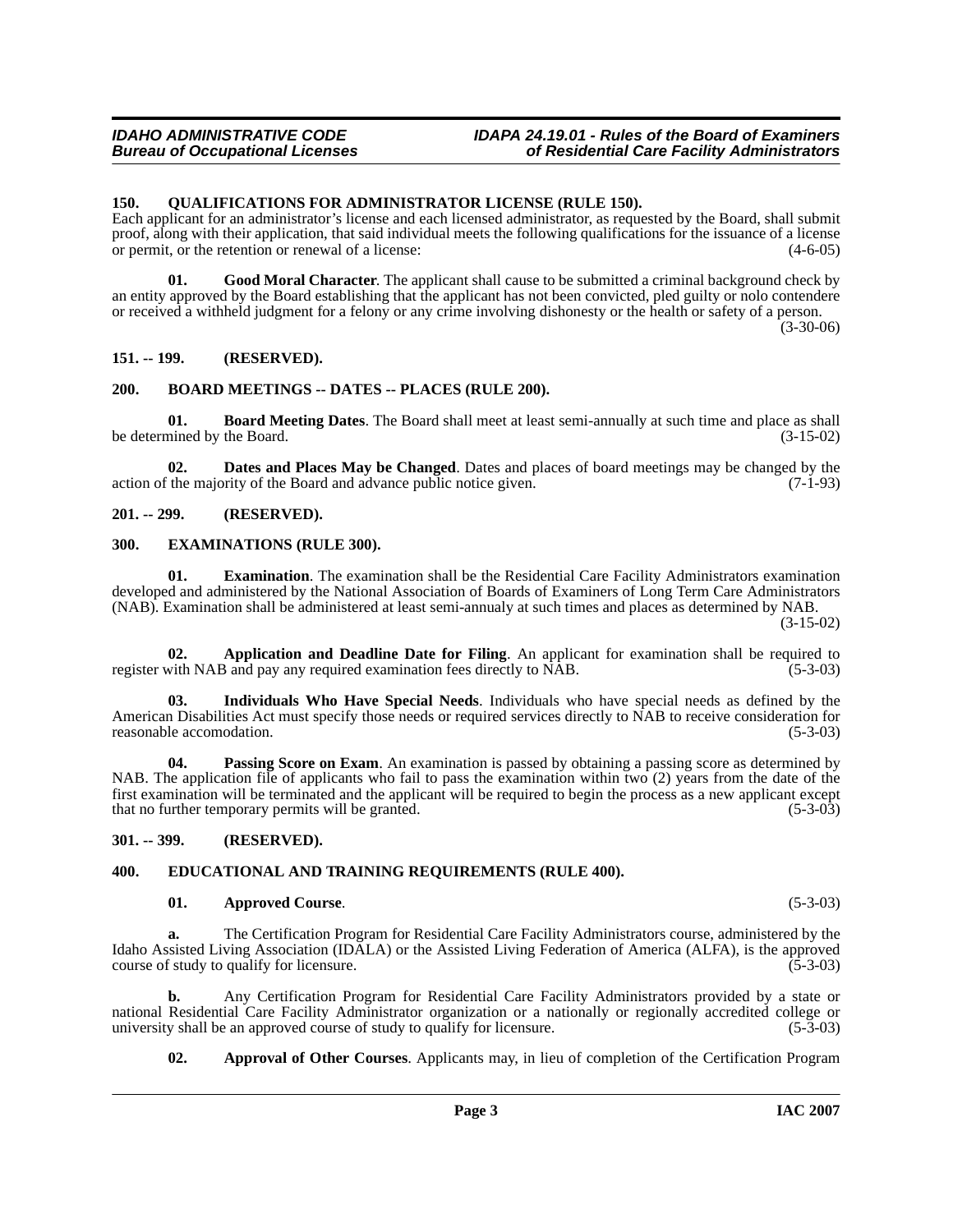for Residential Care Facility Administrators, submit official documentation of successful completion of relevant courses These courses must be approved by the Board before equivalency will be given. (3-30-06) courses These courses must be approved by the Board before equivalency will be given.

# <span id="page-3-7"></span><span id="page-3-0"></span>**401. CONTINUING EDUCATION (RULE 401).**

**01. Minimum Hours Required**. Applicants for annual renewal shall be required to complete a minimum of twelve (12) hours of continuing education courses within the preceding twelve (12) month period. Basic First Aid, Cardio-Pulmonary Resuscitation, medication assistance, or fire safety courses shall not be considered for continuing education credit. (3-30-06)

**02. Course Approval**. Courses of study relevant to residential care facility administration and sponsored or provided by the following entities or organizations shall be approved for continuing education credits: (3-30-06)

| а.  | Accredited colleges or universities.         | $(3-30-06)$ |
|-----|----------------------------------------------|-------------|
| b.  | Federal, state or local government entities. | $(3-30-06)$ |
| e – | National or state associations.              | $(3-30-06)$ |

**d.** Otherwise approved by the Board based upon documentation submitted by the licensee or course provider reviewing the nature and subject of the course and its relevancy to residential care administration, name of instructor(s) and their qualifications, date, time and location of the course and procedures for verification of attendance. (3-30-06)

**03. Credit**. Continuing education credit will only be given for actual time in attendance or for the time spent participating in the educational activity. One (1) hour of continuing education is equal to sixty (60) minutes. Courses taken by correspondence or by computer on-line may be approved for continuing education if the courses require an exam or other proof of successful completion. Each licensee shall maintain proof of attendance or successful completion documentation of all continuing education courses for a period of three (3) years. (3-30-06)

# <span id="page-3-1"></span>**402. -- 449. (RESERVED).**

# <span id="page-3-2"></span>**450. SCOPE OF PRACTICE (RULE 450).**

A residential care facility administrator shall possess the education, training, and experience necessary to insure that appropriate services and care are provided for each facility resident within any facility under the licensee's administration. Information contained within the application together with supporting documentation maintained by the licensee shall be prima facie evidence of the licensee's education and experience. It is the responsibility of the individual licensee to maintain adequate documentation of education and experience appropriate to the planning, organizing, directing and control of the operation of a residential care facility. (3-21-07) organizing, directing and control of the operation of a residential care facility.

# <span id="page-3-3"></span>**451. -- 499. (RESERVED).**

# <span id="page-3-8"></span><span id="page-3-4"></span>**500. RENEWAL/RECERTIFICATION/REINSTATEMENT (RULE 500).**

Licenses shall expire and be renewed annually in accordance with Section 67-2614, Idaho Code. The Board shall refuse to renew a residential care administrators license unless the required fee is accompanied by an affidavit signed by the applicant setting forth the applicant's completion of continuing education requirements. (4-2-03)

<span id="page-3-9"></span>**01. Requirements for Reinstatement**. Applicants seeking reinstatement of a license canceled for failure to renew within five (5) years of the cancellation period, must pay a twenty-five dollar (\$25) reinstatement fee plus the back year or years fees and shall provide verification of twelve (12) hours of continuing education. (7-1-98)

<span id="page-3-6"></span>**02. Beyond a Five Year Lapse**. Beyond a five (5) year lapse, the applicant will be treated as a new t and application shall be made on the same forms as an application for an original license. (7-1-93) applicant and application shall be made on the same forms as an application for an original license.

# <span id="page-3-5"></span>**501. -- 599. (RESERVED).**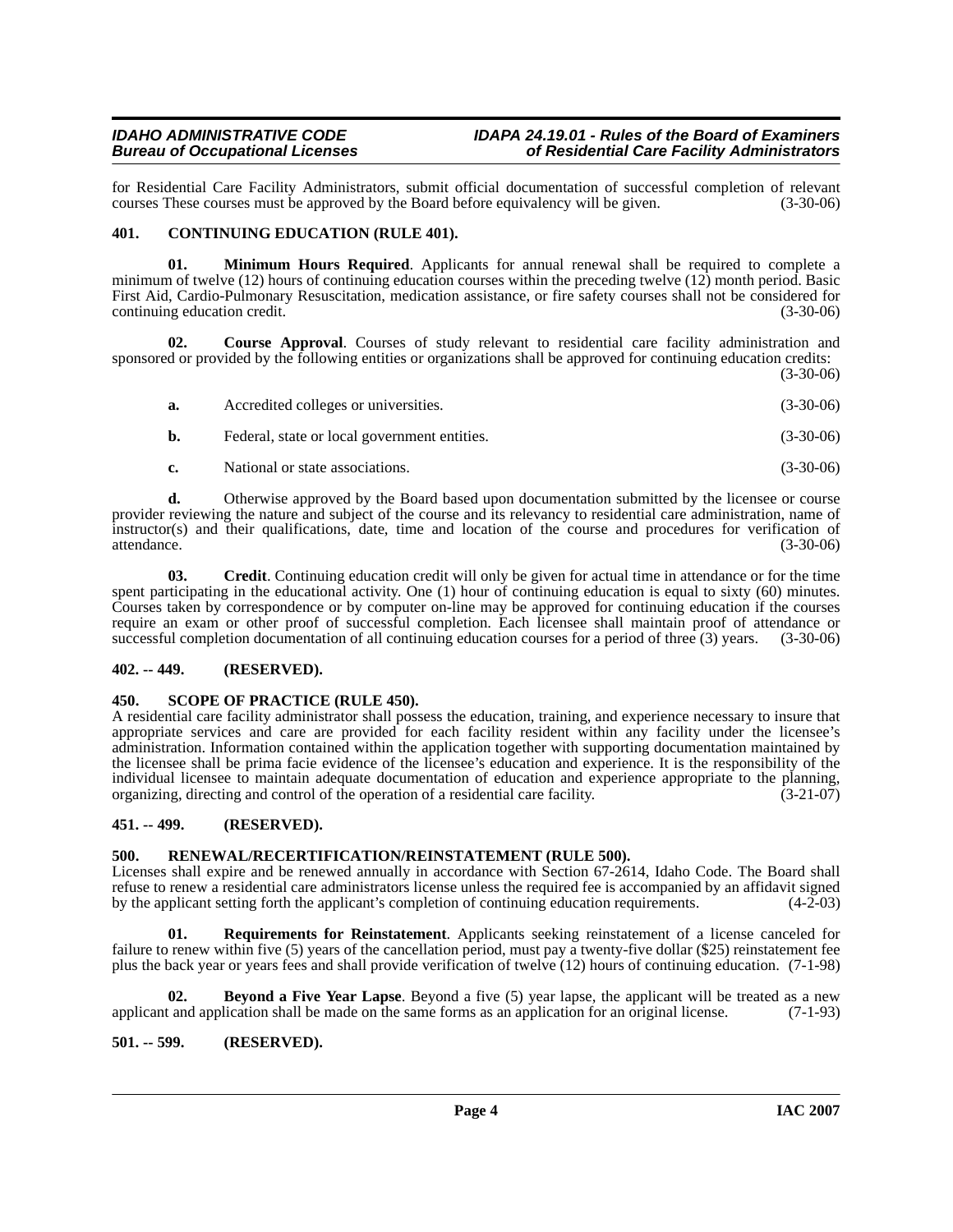# <span id="page-4-0"></span>**600. FEES (RULE 600).**

<span id="page-4-16"></span><span id="page-4-13"></span><span id="page-4-12"></span><span id="page-4-11"></span><span id="page-4-6"></span>

| 01. | <b>License Application Fee.</b> License application -- one hundred dollars (\$100).      | $(3-21-07)$ |
|-----|------------------------------------------------------------------------------------------|-------------|
| 02. | <b>Annual Renewal Fee.</b> Annual renewal fee -- one hundred dollars (\$100).            | $(3-30-06)$ |
| 03. | <b>Provisional/Temporary.</b> Provisional/temporary -- one hundred dollars (\$100).      | $(3-21-07)$ |
| 04. | <b>Reinstatement Fee.</b> Reinstatement -- twenty-five dollars (\$25).                   | $(7-1-93)$  |
| 05. | <b>Reissuance of Lost License Fee.</b> Reissuance of lost license -- ten dollars (\$10). | $(7-1-93)$  |

# <span id="page-4-15"></span><span id="page-4-1"></span>**601. -- 649. (RESERVED).**

# <span id="page-4-10"></span><span id="page-4-2"></span>**650. DISCIPLINE (RULE 650).**

<span id="page-4-7"></span>**01.** Civil Fine. The Board may impose a civil fine not to exceed one thousand dollars (\$1,000) upon a residential care facility administrator for each violation of Section 54-4213(1), Idaho Code. (3-18-99) licensed residential care facility administrator for each violation of Section 54-4213(1), Idaho Code.

<span id="page-4-9"></span>**02. Costs and Fees**. The Board may order a licensed residential care facility administrator to pay the costs and fees incurred by the Board in the investigation or prosecution of the licensee for violation of Section 54-<br>4213(1), Idaho Code. (3-18-99) 4213(1), Idaho Code.

<span id="page-4-8"></span>**03. Code of Ethics**. The Board has adopted (ACHCA) Code of Ethics. Violations of the code of ethics shall be considered grounds for disciplinary action. (3-20-04)

# <span id="page-4-3"></span>**651. -- 699. (RESERVED).**

### <span id="page-4-14"></span><span id="page-4-4"></span>**700. RE-ISSUANCE OF REVOKED LICENSES. (RULE 700).**

The Board may in its discretion entertain the re-issuance of a license to any person whose license has been revoked. Application for the re-issuance of a license or registration that has been revoked shall be made on the same form as an application for an original license. Any such applicant will be required to submit to a review by the Board and may be required to sit for a special examination at the Board's discretion. (7-1-93) required to sit for a special examination at the Board's discretion.

#### <span id="page-4-5"></span>**701. -- 999. (RESERVED).**